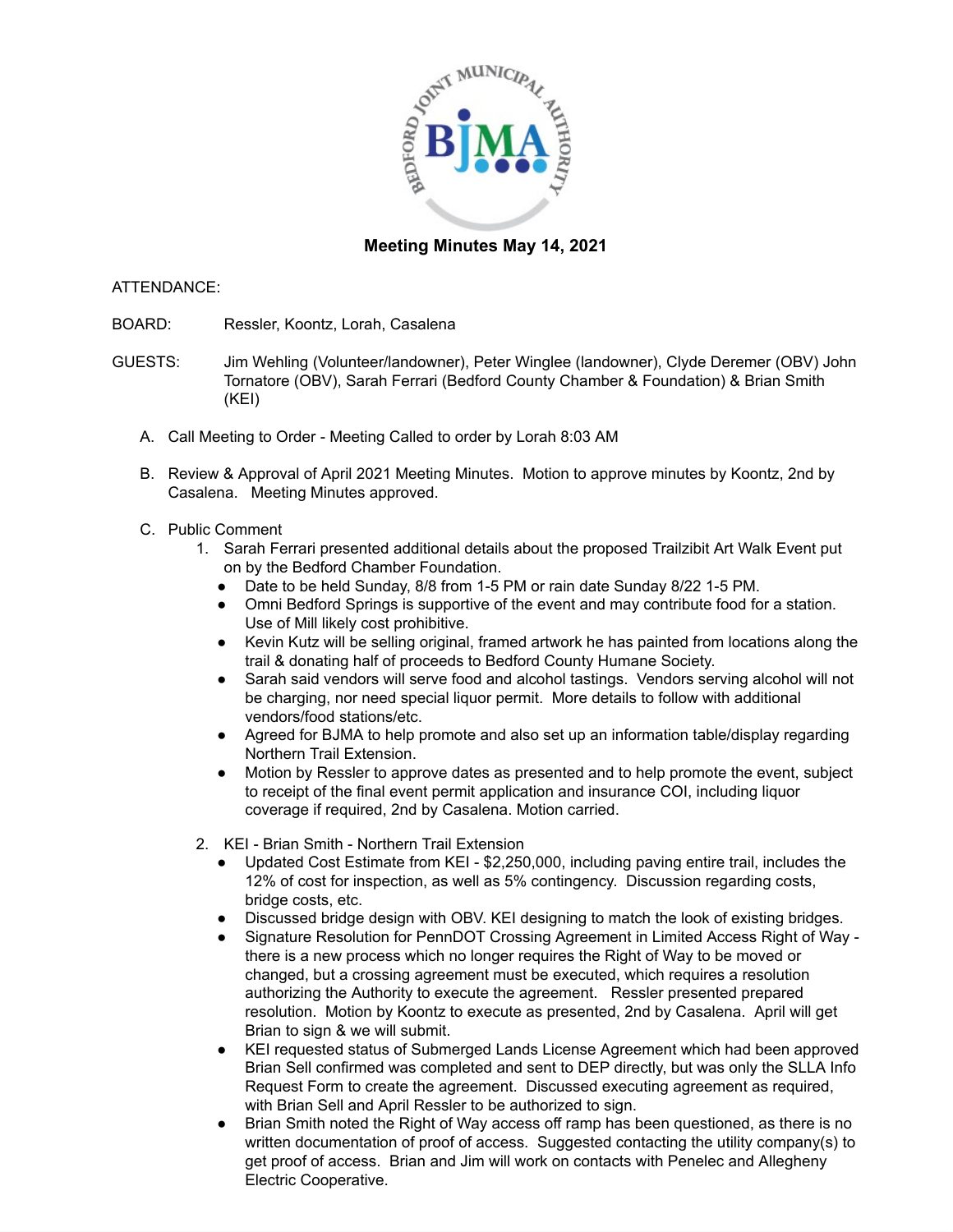- NPDES and Joint Permits are submitted. Reviewed with Mike Felix at Bedford County Conservation. Expect response on NPDES permit within a month. Joint Permit timeline will hopefully not be delayed, especially with PennDOT helping push the project
- QA submission review June 2nd.
- Minor revisions to some of existing easements will need to be processed. Atty Snyder will assist.
- Bedford Borough and Bedford Township Maintenance Agreement originally discussed as needed, but determined is not required.
- Fencing Maintenance discussing surrounding ownership and maintenance of trail fencing. Motion by Koontz that all split rail fencing installed along trail corridor be owned and maintained by BJMA, and any other fencing material, installed by BJMA along the corridor, to be owned & maintained by the property owner. 2nd by Casalena. Motion carried.
- 2. Update on Remaining Easements Jim Wehling
	- Mattson Easement signed
	- Unknown Owner parcel still needs to be addressed Wehling presented discussion. Two surveyors have reviewed and no owner on record. Option to have OBV, Peter Winglee, Thomas Automotive and Bedford Township Municipal Authority all claim a portion of the property OR have BJMA agree to accept ownership of the parcel .222 acre by quit claim. Peter Winglee and OBV representatives said they are agreeable to whatever is easiest, which would be having BJMA own, though OBV will want to discuss with their board. Motion by Ressler to agree to have BJMA accept ownership of the unknown owner parcel of .222 acre, if the 4 bordering property owners with rights to claim agree to relinquish the right to claim ownership, 2nd by Lorah. Motion passed.
	- Yantz Easement Atty Snyder to send a letter to him.
	- Don Arnold awaiting response from Brad Allison and Don Arnold.
- D. New Business
	- 1. OBV to Weber Lane Phase
		- a. Brian Smith from KEI clarified pricing for a Master Site Plan will be only approx \$5K-\$10K, which would be needed to apply for money to fund the design and engineering portion.
		- b. Design & Engineering of approx \$125,000 if PennDOT involved or \$85,000 if PennDOT not involved.
		- c. Property was already previously disturbed.
		- d. We do not want to have PennDOT funds involved, since they will not permit a shared use driveway/trail usage, but DCNR will.
		- e. \$350,000 approx estimate for construction of this phase, as long as no NPDES permit needed. Wehling will discuss with Bedford County Conservation District.
		- f. Jim will review DCED Multi-Modal grant guidelines to see if it will be applicable for design & engineering & will also look at SAP&DC.
- E. Old Business
	- 1. Earth Day Clean Up Event. Event went well and had a great crew. Thanks to Jim Wehling and Mary Jo Casalena for organization and all volunteers for helping. Was great to see coverage about the event in Bedford Gazette and on facebook.
	- 2. Eagle Scout project for installation of bike rack. Mary Jo reported that Max is still in fundraising mode & would like to set up a Go Fund Me fundraising platform, but cannot accept the funds himself. Discussion whether BJMA could accept the funds to go toward his project. Motion by Casalena to agree to be the recipient of the funds raised through his Go Fund Me campaign for his Bike Fixit Station Project, 2nd by Koontz. Motion carried. Discussed helping to promote the campaign via social media once active.
- F. Reports of Officers
	- Chairman -
	- Vice Chairman -
	- Secretary April and Brian will not be attending the June meeting. No need to reschedule as all 3 other board members will be present. Mary Jo will prepare an agenda and record minutes.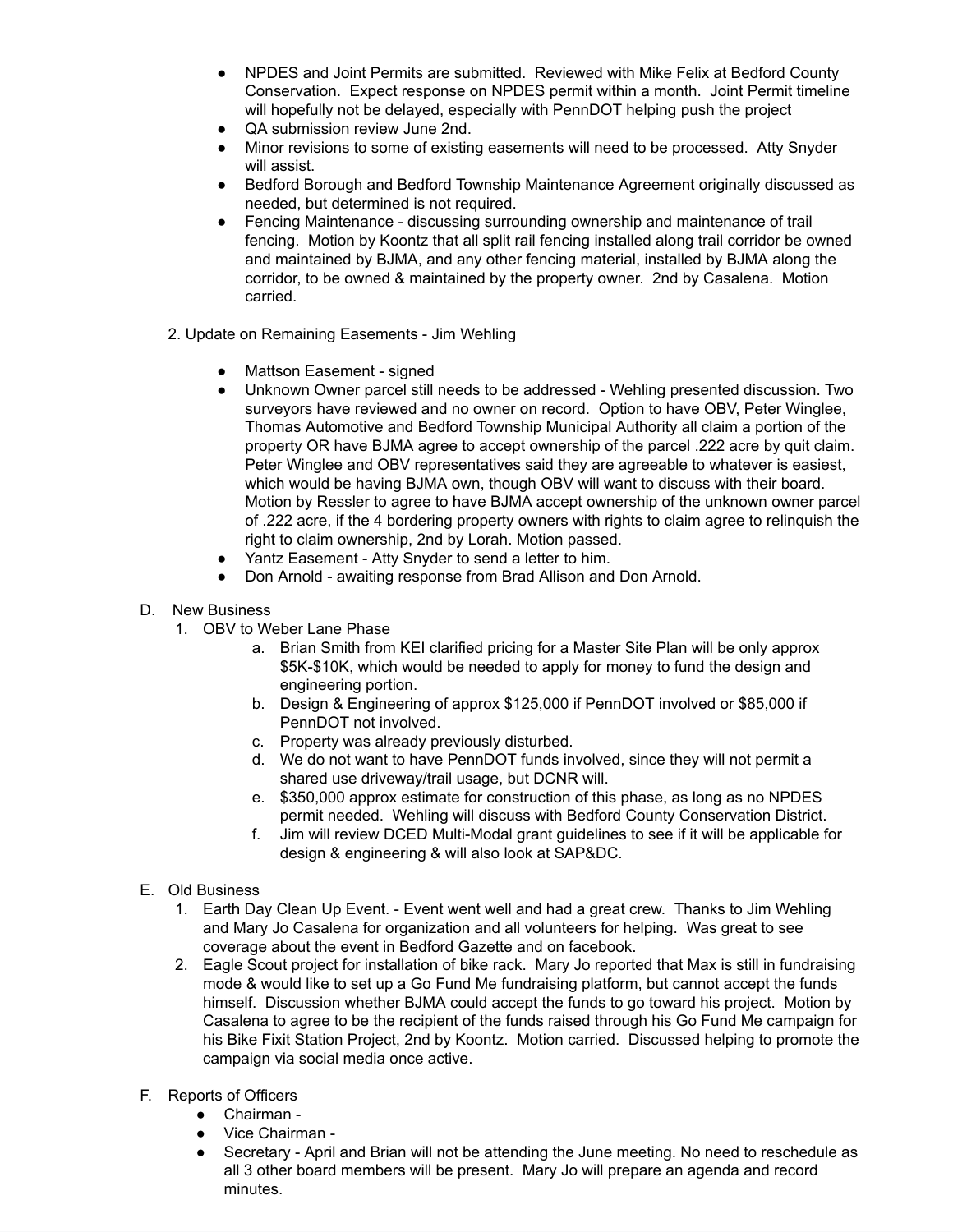- Treasurer See attached Treasurer's Report, Motion by Ressler to approve report and pay KEI, 2nd by Casalena. Motion passed.
- Secretary-Treasurer -

Meeting adjourned at 9:30 AM.

Next Meeting will be June 11th @ 8:00 AM in person at 127 S. Juliana St., Bedford, PA